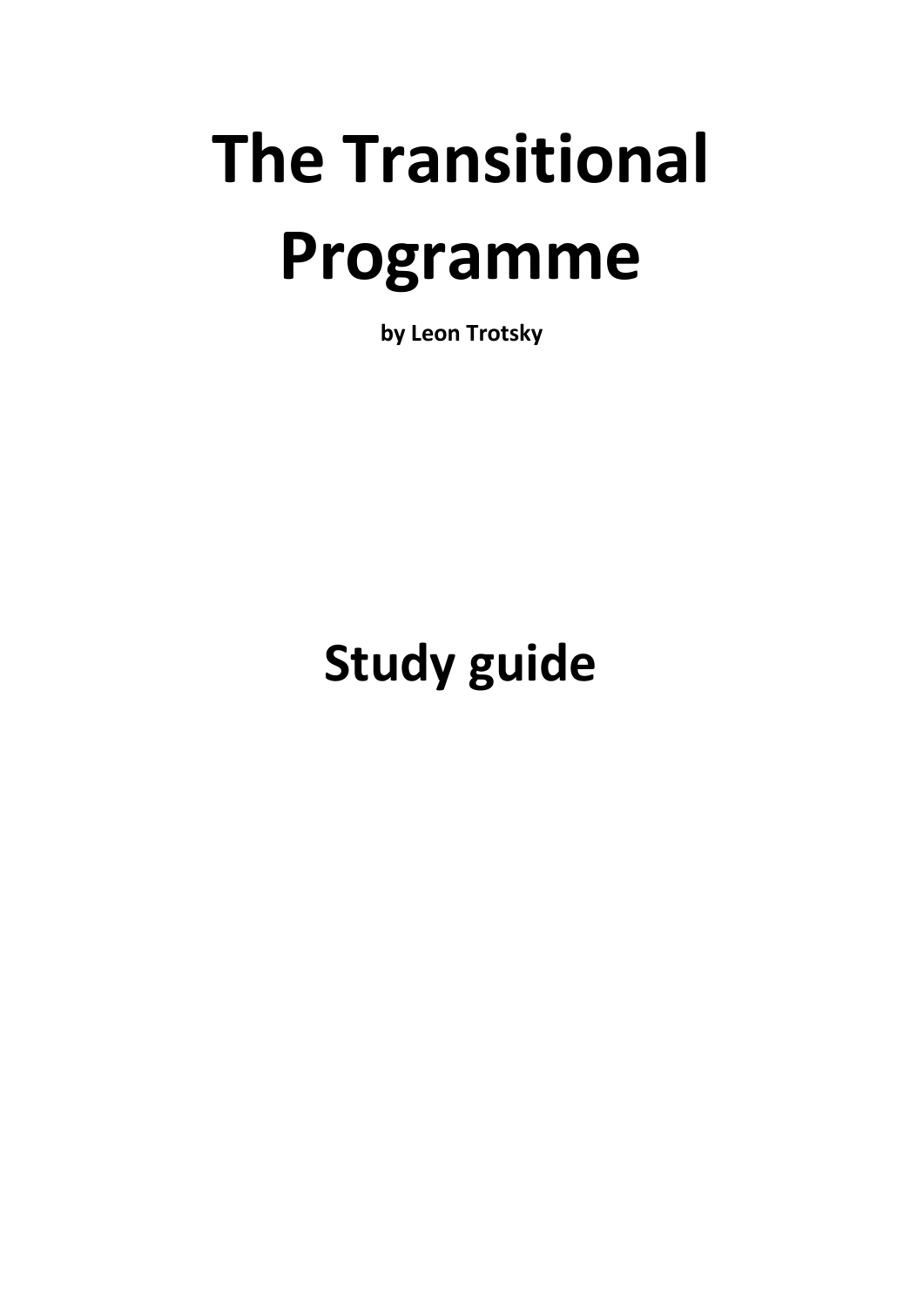Originally published in the *Bulletin of the Opposition* in 1938, *The Death Agony of Capitalism and the Tasks of the Fourth International* (known as *The Transitional Programme*) was passed as the political platform of the Trotskyist Fourth International at its founding Congress of the same year. It remains, along with Lenin's *What Is To Be Done?* and *Left-Wing Communism: An Infantile Disorder*, one of the most important works of revolutionary strategy ever written, and provides essential reading for revolutionaries to this day.

Following Russian Revolution of 1917, the world witnessed a wave of revolutionary movements throughout Europe and beyond. Inspired by the victory of the workers in Russia and the founding of the Communist International, the workers rose up in Germany, Hungary, Italy, China, Spain; every nation was in a state of revolutionary ferment. And yet, instead of the dictatorship of the proletariat and socialism, the tumultuous period of the 1920s and 1930s brought the rise of Fascism, Stalin's purges, and the world's descent into a war which threatened horror and destruction on a scale without precedent. It was in this dark context that Trotsky set out to write his programme for the Marxists of the world.

The first task of Marxists in this period was to understand and explain this defeat, lest future movements were to repeat the same mistakes. It is this task which Trotsky undertakes in the first part of *The Transitional Programme*, distilling all of the momentous events and harsh lessons of this period into the opening line, "The world political situation as a whole is chiefly characterized by a historical crisis of the leadership of the proletariat."

Far from the absence of the "objective prerequisites" for revolution, which according to Trotsky, "have not only 'ripened'; they have begun to get somewhat rotten", it was the inadequacy of the leadership of the working class, which acted as a brake on the world revolution. The key task of the Fourth International was therefore to build this subjective factor, and it is the question of how this could be achieved, the principles and tactics required of a revolutionary Marxist organisation, to which the rest of *The Transitional Programme* is devoted.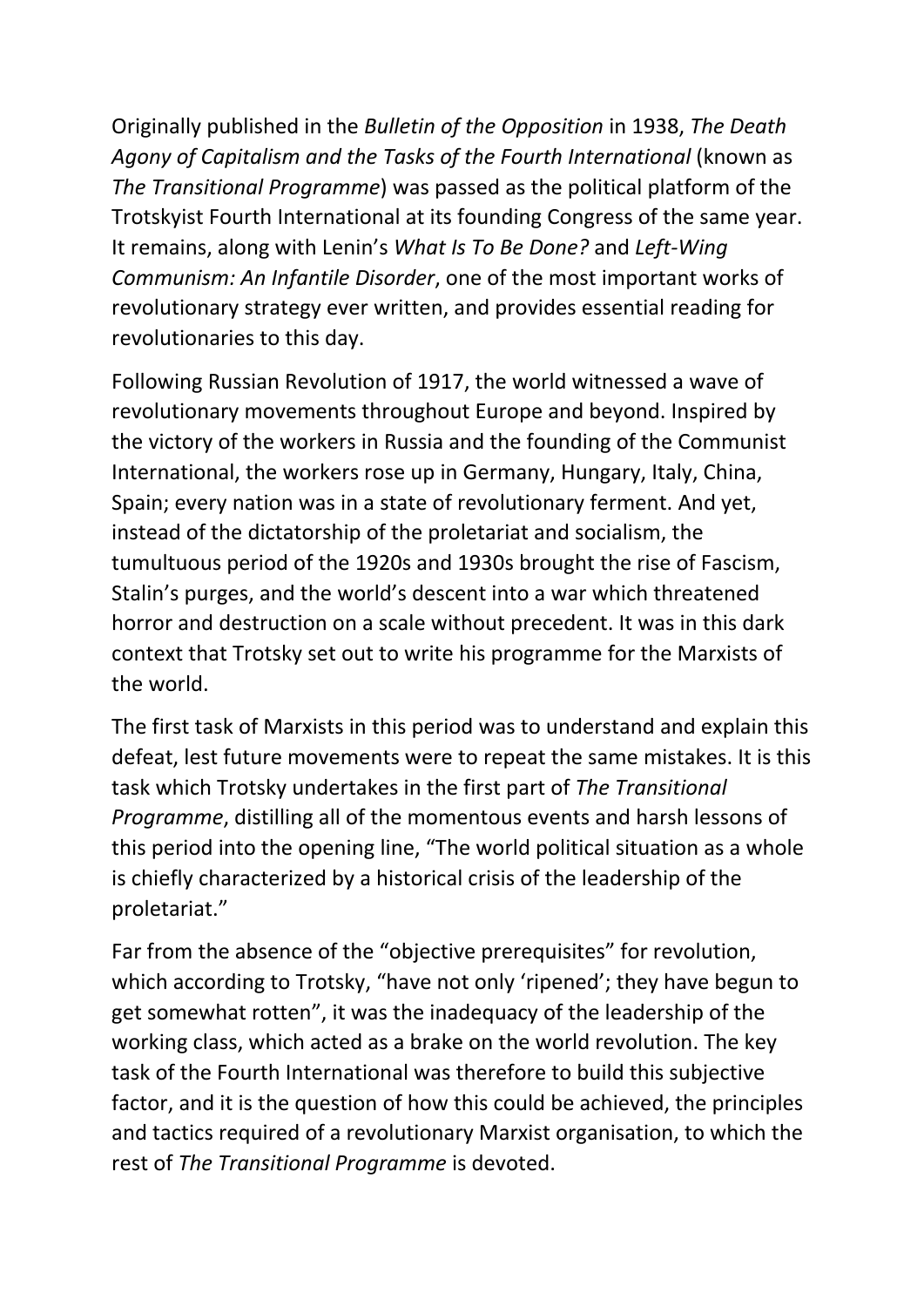## **Transitional Demands**

Predicting that the coming war would usher in a new period of revolutionary upheavals, Trotsky stresses the need to overcome "the contradiction between the maturity of the objective revolutionary conditions and the immaturity of the proletariat and its vanguard", caused by the exhaustion and demoralisation of the older generation, and the inexperience of the younger.

To this end, Trotsky raised the need for Marxists to "help the masses in the process of the daily struggle to find the bridge between present demands and the socialist programme of the revolution", including the use of what calls "transitional demands", transitional because they begin with the demands and consciousness present today and conclude with the conquest of power by the working class.

Trotsky distinguishes these "transitional" demands from the old "minimum programme" of the Social Democratic parties. As opposed to the latter, which simply listed partial reforms to be won on the basis of capitalism with socialism held up as a distant, abstract, prospect, transitional demands aim to raise concrete tasks, necessary for the workers, which cannot be achieved without workers' power, in order to demonstrate in practice the need for revolutionary answers to the workers' problems. In short, the purpose of the transitional programme is to concretise the tasks of the socialist revolution in a way which matches the experience of workers in struggle.

The examples of transitional demands listed in the document were of course meant as a guide for Marxists operating at the time in a wide range of countries, but they still offer much that is relevant to workers' struggles today. For example, Trotsky's demand for a sliding scale of wages and hours, i.e. guaranteed work and a real living wage for all, is as urgent in the current period of casualised conditions and poverty wages (described in the press as a return to "Dickensian" conditions) as it was in the depression years of the 1930s. Linking this demand with that of a programme of public works (again, another demand which retains its full force today), the expropriation of the banks and the need for a unified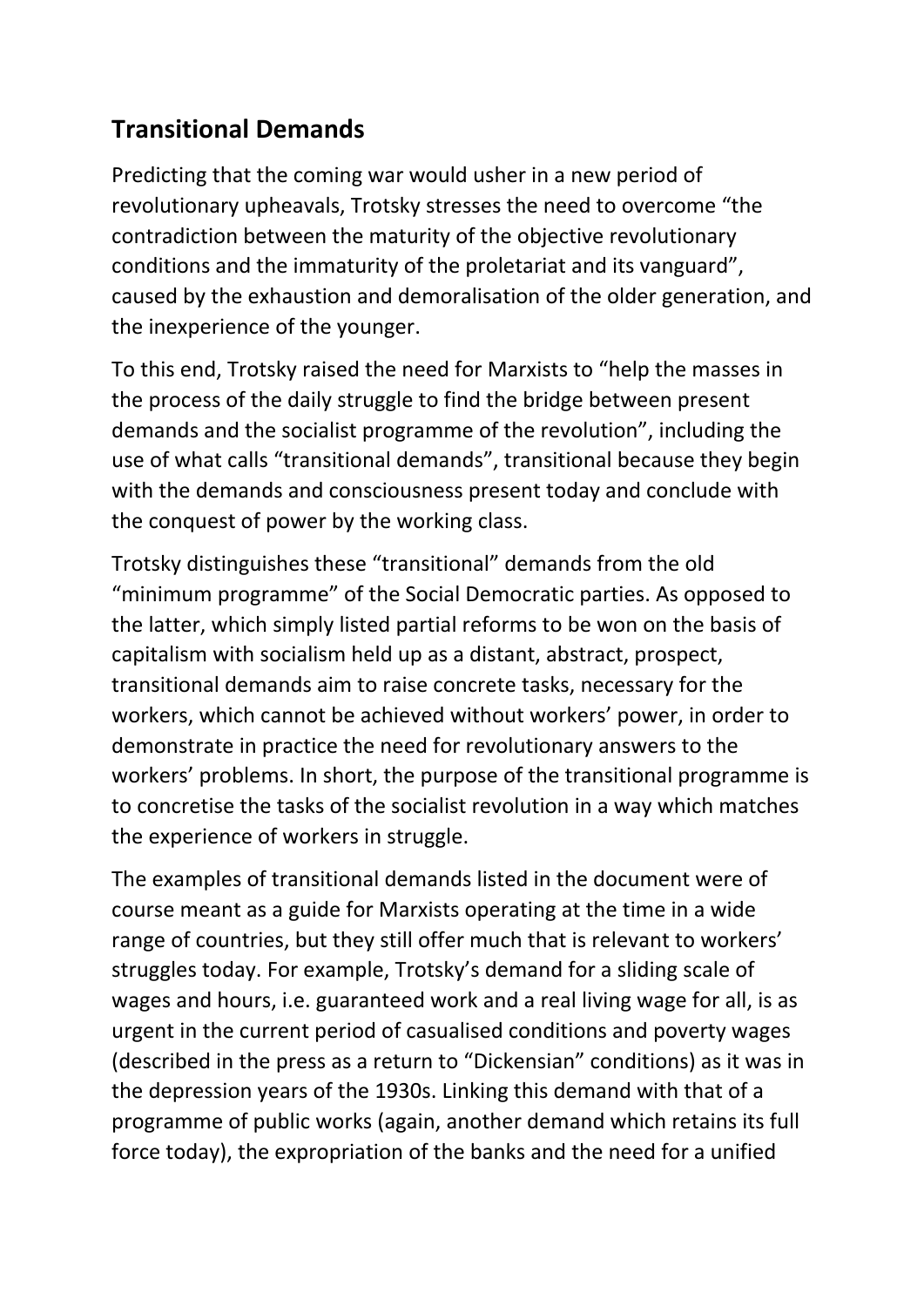and systematic struggle for these on the part of the labour movement, Trotsky explains that the claims of the capitalists, that such policies would ruin their businesses, will only show in practice that the choice faced by workers is either their control over the economy or their ruin under capitalism.

Trotsky also raises the need for the workers to fight using their own instruments of struggle. He calls for a struggle to raise the militancy of the trade unions and to replace their rotten leadership. At the same time however, drawing from the experience of important industrial struggles in France in particular, he explains that the trade unions can only go so far, that they are in no way a replacement for a revolutionary party, and will likely be superseded by other, broader organs of struggle as the situation becomes increasingly revolutionary (factory committees for example). He therefore warns against making a fetish of trade unionism, and presents the trade unions not as an end in themselves, but rather as "means along the road to proletarian revolution".

Trotsky's transitional demands are not limited to the economic field either. The demand for electoral rights for all men and women over the age of 18 (absent in many countries, including so-called "democracies" like the USA, at the time), the abolition of secret diplomacy and the "exposure of the roots of race prejudice and all forms of national arrogance and chauvinism" also form an important part of the transitional programme. All the struggles of the masses, economic or political, must be drawn together as part of a socialist programme.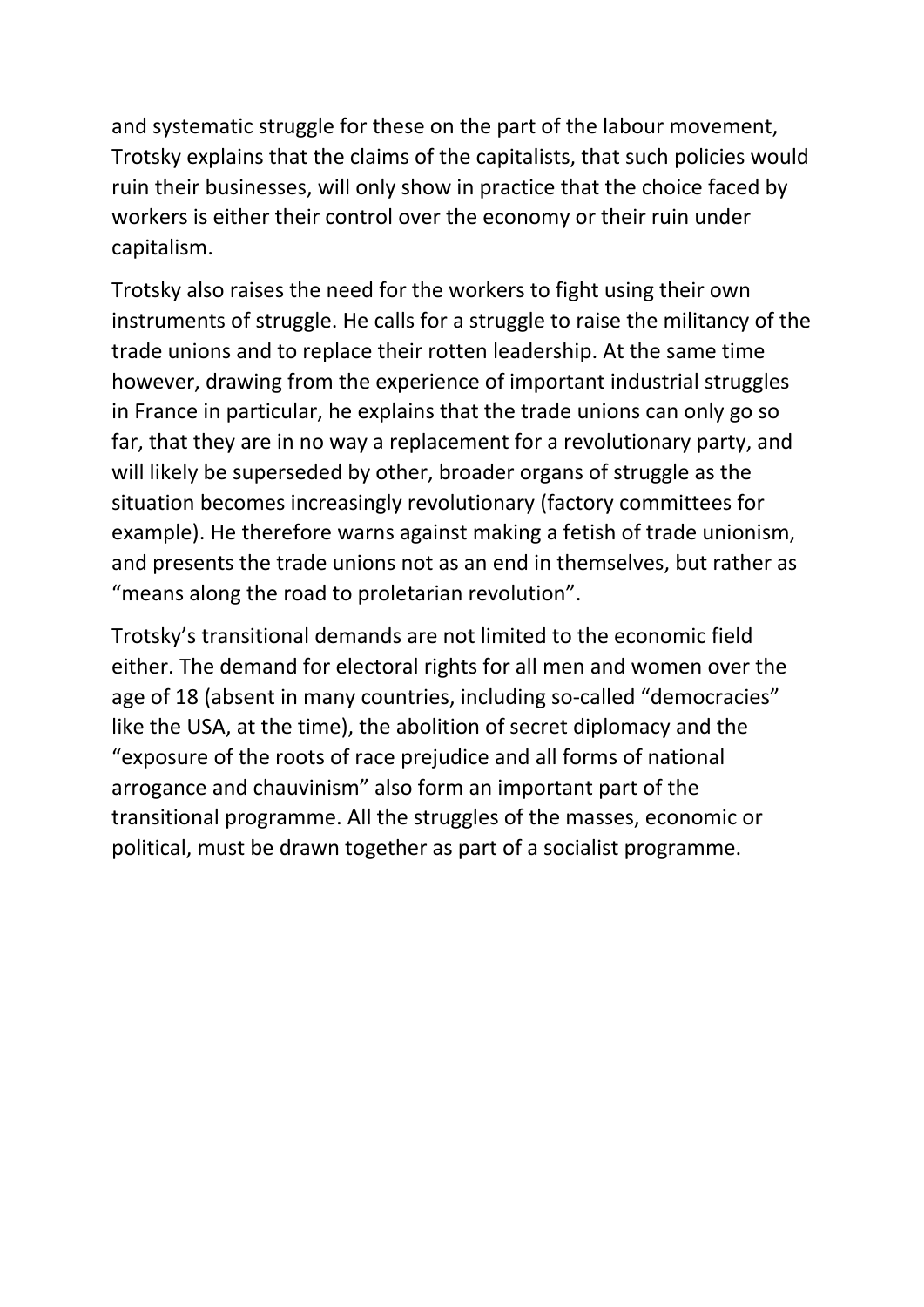#### **Permanent Revolution**

Drawing from his own personal experience of the Russian Revolutions of 1905 and 1917, as well as the experience of the failed revolutions in China and Spain, Trotsky reaffirms in *The Transitional Programme* his theory of "permanent revolution" as a guide for revolutionaries in all relatively backward and colonially oppressed countries.

Trotsky explains that in those countries which have not achieved the tasks of the "democratic" programme (the removal of feudal property, national independence from imperialism, formal democratic rights) the bourgeoisie is so closely tied to imperialism and landlordism that it is utterly incapable of leading a struggle to achieve a single one of the required tasks, even on the basis of capitalism. Instead, the exploited masses, led by the working class, must wage this struggle themselves and in doing so inevitably raise their own demands which go far beyond the democratic revolution and into the struggle for socialism.

Therefore, for Trotsky, in countries which still have a largely rural, peasant economy, the slogan of a "workers' and farmers' government" must be raised in order to forge an alliance between the two, without which a revolution would be doomed to fail. However, he stresses that this alliance must be between the workers and poor peasants *in opposition* to the national bourgeoisie, on the basis of the struggle for the dictatorship of the proletariat, not the establishment of an impossible liberal democracy. He contrasts this demand with the infamous policy of "People's Fronts" which had resulted in the revolutions in China and Spain being betrayed in order to maintain an alliance with the "progressive" or "anti-fascist" bourgeoisie.

This demand, of the need for workers and peasants to break completely with the bourgeoisie not only of the imperialist countries but even their own in order to win national independence would later be confirmed the world over in the wave of inspiring struggles against colonial rule which resulted in the creation of numerous "Socialist" regimes which began on a purely nationalist basis, such as that of Cuba.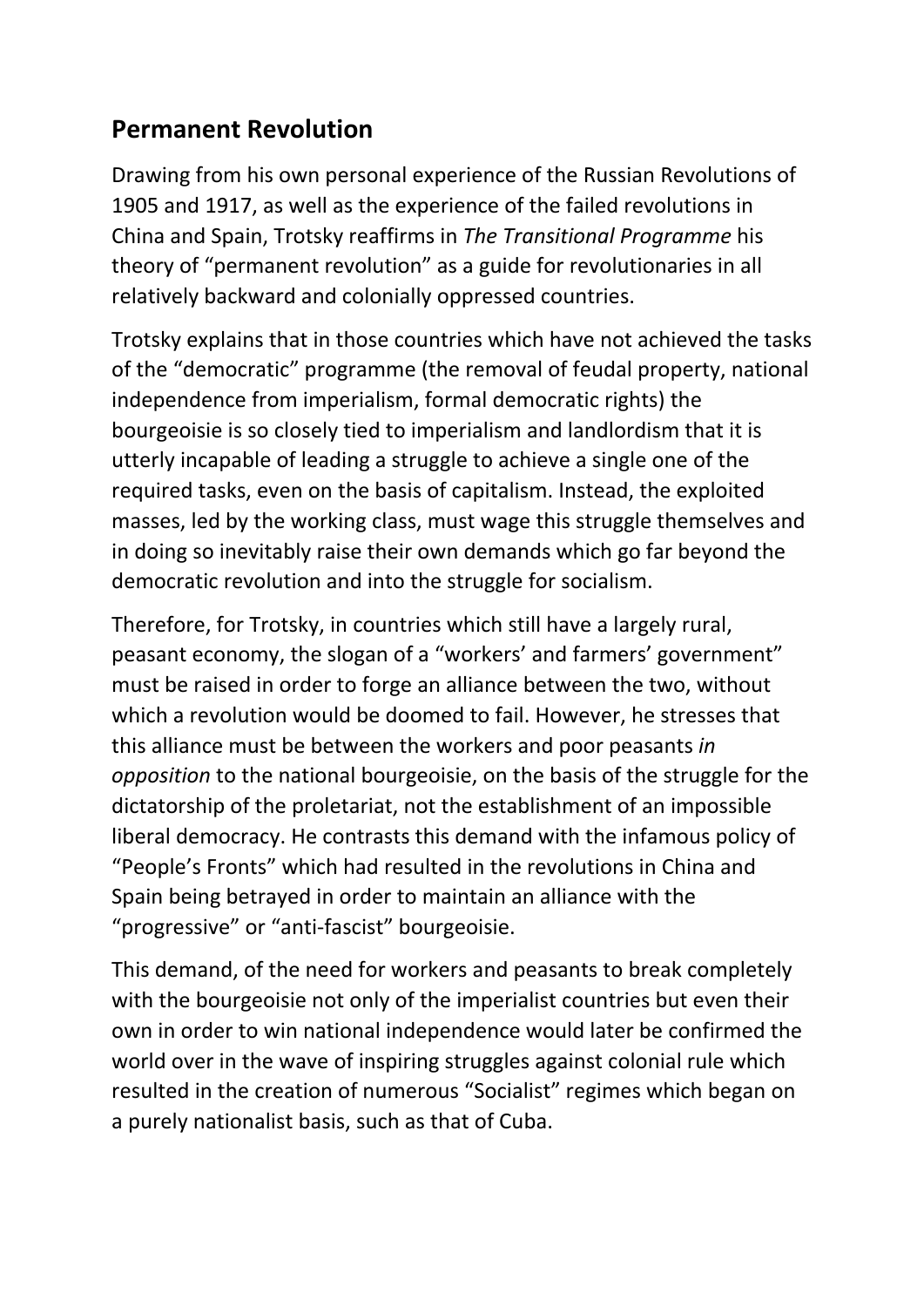## **Tactics**

However, it is not enough to simply arm oneself with a programme and call on workers to rally to your banner. Finding itself in a small minority in the movement, far outweighed by the dead hand of the reformist and Stalinist labour bureaucracy, the Fourth International faced the immediate task of overcoming the supremacy of the reformists and winning the most advanced sections of the workers and eventually the masses.

In order to do this Trotsky urged his followers to reject sectarianism and to orientate to the workers' movement as they find it, repeating the advice given by Lenin to the young Communist International in the 1920s. On the question of trade unions, Trotsky explained that to refuse to join and fight within union with a (sometimes extremely) reactionary leadership was in effect the renunciation of all meaningful struggle as it would only strengthen the influence of the right-wing leaders in the absence of any revolutionary alternative, while the Marxists remain in splendid isolation.

"To face reality squarely; not to seek the line of least resistance; to call things by their right names; to speak the truth to the masses, no matter how bitter it may be; not to fear obstacles; to be true in little things as in big ones; to base one's programme on the logic of the class struggle; to be bold when the hour of action arrives…" It is in these words that Trotsky laid out the "rules" of the Fourth International. Today, the Fourth International is long dead, but the new generation of Marxists must inscribe these rules on their banner in preparation for the monumental struggles to come!